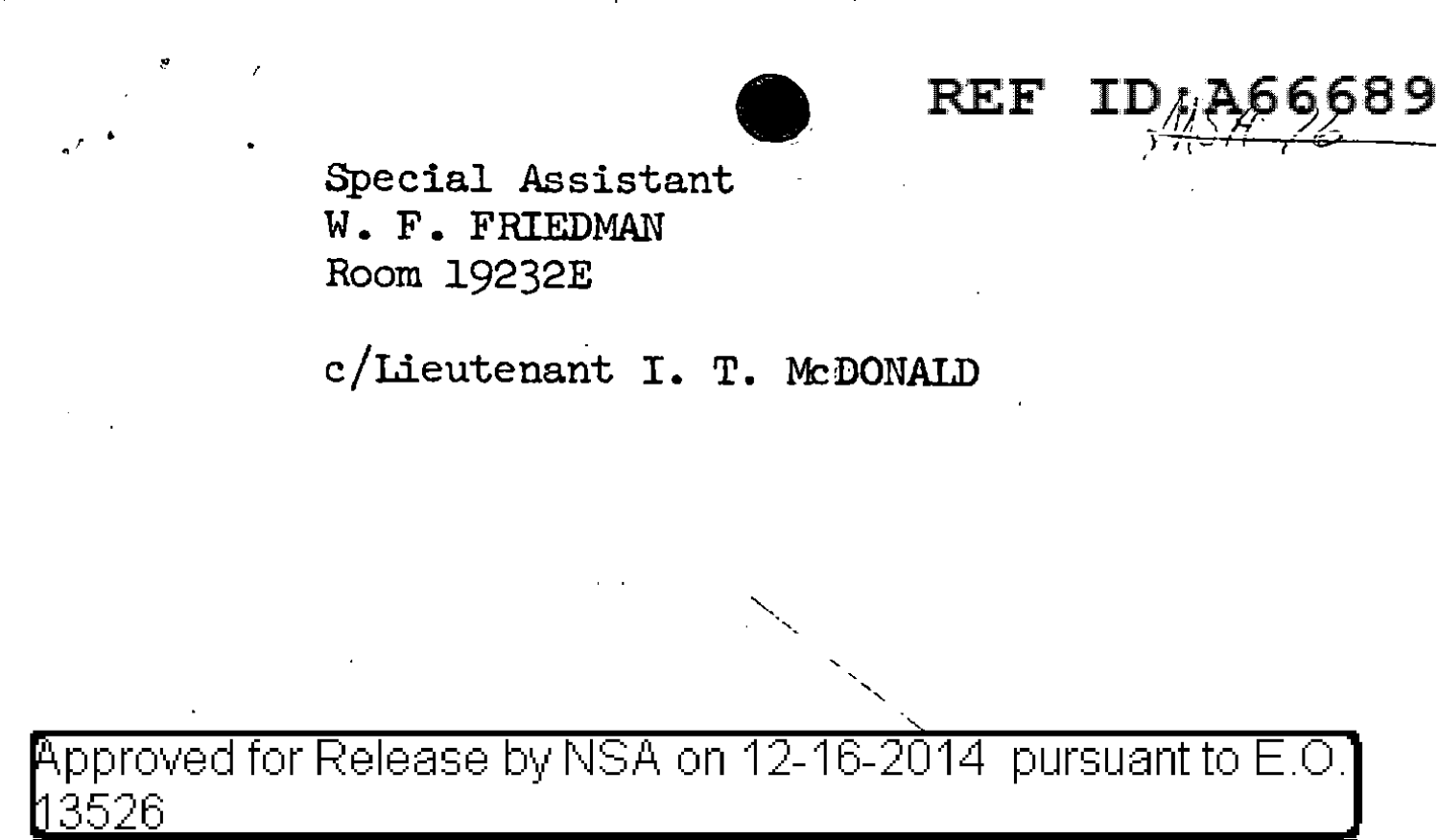$PR0D-1381$  $18.700153$ 

|                                                                                                                 | REF ID:A6 |
|-----------------------------------------------------------------------------------------------------------------|-----------|
|                                                                                                                 |           |
| п.                                                                                                              |           |
| VENDETV BSECTB.                                                                                                 |           |
| the property of the contract of the contract of the contract of the contract of the contract of the contract of |           |

OUTLINE FOR CRYPTOLOGIC STUDIES

- Ĩ. Organization
	- A. Name
	- $B_{\star}$ Subordination
	- $\overline{c}$ . Location
	- $D_{\bullet}$ Internal structure

#### II Scale of Effort

- A. Number and location of intercept stations.
- Personnel strength  $B_{\bullet}$
- C. Financial expenditures
- D. Volume of traffic intercepted
- $E_{\bullet}$ Training
- $\mathbf{F}$ . Electronic countermeasures

### **III** Cryptologic Targets

- $A_{\bullet}$ Intercept Targets
- $B.$ Plain language effort and successes
- $\mathbf{C}$ . Traffic analysis effort and successes
- $D_{\bullet}$ Cryptanalytic effort and successes
- Interception and analysis of other electronic signals  $E.$
- Security IV
	- A. Transmission
	- $B.$ Physical
	- $\mathbf{c}$ . Personnel
		- 1. Foreign Personnel
	- $D_{\bullet}$ Cryptographic
	- $E_{\star}$ Electronic
- $\mathbf v$ Collaboration With Other Countries
- **VII** Other Cryptologic Information
	- A. Cryptologic inventions
	- $B_{\bullet}$ Production of cryptologic devices
	- $\mathbf{C}$ . Equipment
	- $D_{\bullet}$ Publications on cryptologic matters
	- Censorship of mails, telephones and telegraph for cryptologic Ε. purposes.

 $\frac{1}{2}$ VIII Biographic Data (National and International)

**JAMA CO OLUQITI II HIGHT** 

Page is a sociate the confrom the College and Recovers Engine with the